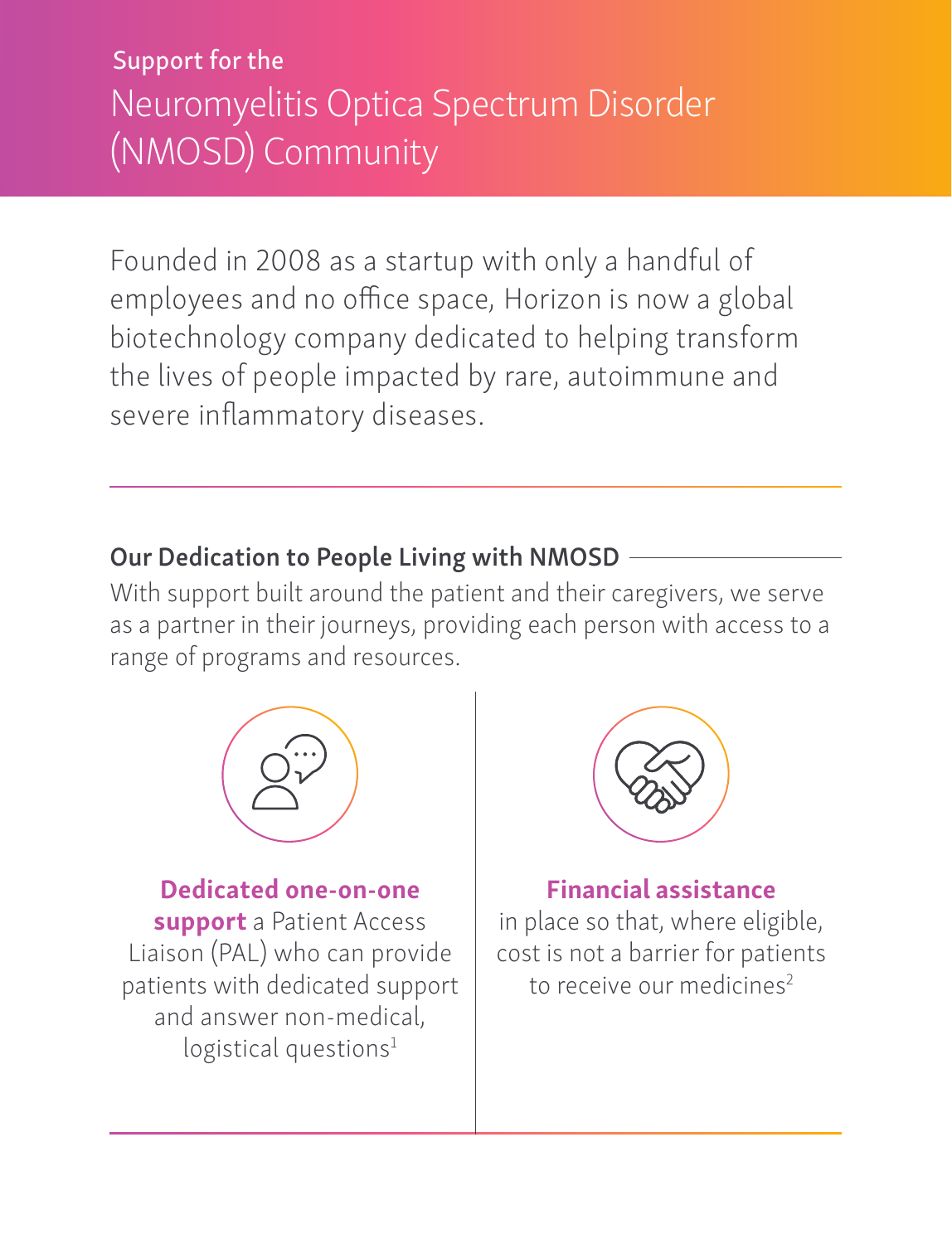## Our Support and Engagement with the Community

We go beyond providing therapies, engaging with community organizations to listen, learn and provide resources and support that improve the experience of people living with NMOSD.



NMOwn The Path Forward | NMOwnThePath.com website and Facebook page created with guidance from the NMOSD community to provide education and inspiration for people living with NMOSD.

## Our Commitment to Innovation

We embrace our responsibility to continually discover and deliver new solutions for people living with NMOSD, partly through collaborations with leading industry experts and organizations.

Our significant investments into the NMOSD treatment landscape and community include:



## Research & development

in collaboration with researchers to advance scientific understanding of NMOSD



# Manufacturing & supply

of a complex biologic



## Sponsorship

of the development of the SPHERES registry to advance knowledge of NMOSD and treatment outcomes

<sup>1</sup>Available to those prescribed a Horizon medicine <sup>2</sup>Assumes utilization of Horizon Therapeutics financial support programs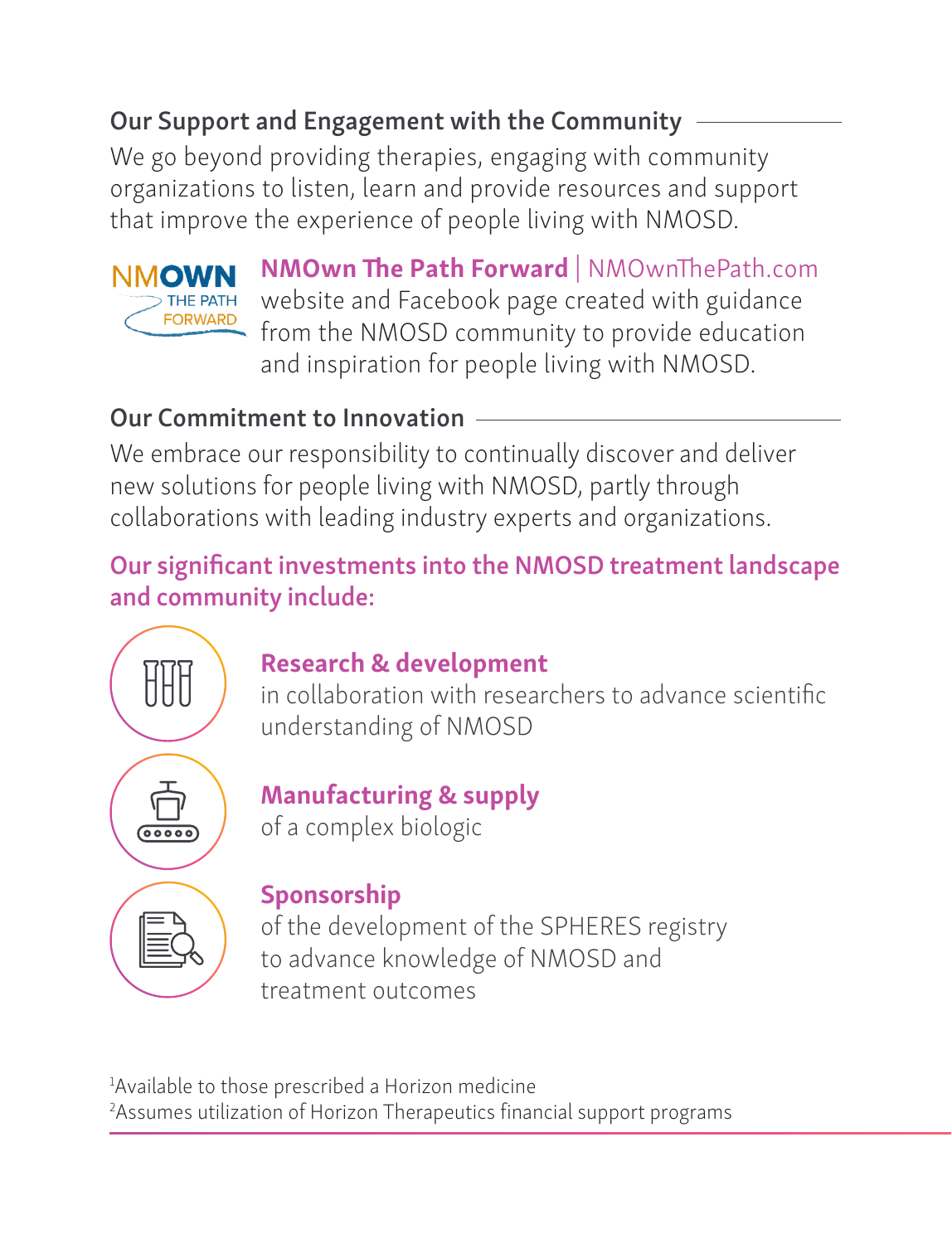### NMOSD Support and Services

As part of our mission, we strive to improve the experience of living with a rare disease, including through support of many organizations that provide crucial programs and services for people living with NMOSD and other rare diseases.

## Bromberg Translation and Telephonic Interpreting Services Program

#### BrombergTranslations.com

No-cost program to offer translation and telephonic interpretation for Spanish-speaking individuals and families impacted by specific health conditions.

#### Patient Advocate Foundation Rare Disease CareLine RareDisease.PAFCareLine.org

Patient Advocate Foundation's Rare Disease CareLine provides support and assistance to patients with chronic, debilitating diseases to help access care and treatment recommended by their doctor. Case managers will help navigate roadblocks to access to care and affordability to Americans with chronic, rare and ultra-rare illnesses.

## Financial Support

## The Assistance Fund

#### TAFCares.org

The Assistance Fund is an independent charitable patient assistance organization that provides support for adults and children with rare and chronic diseases. The organization may help provide families with financial and travel assistance.